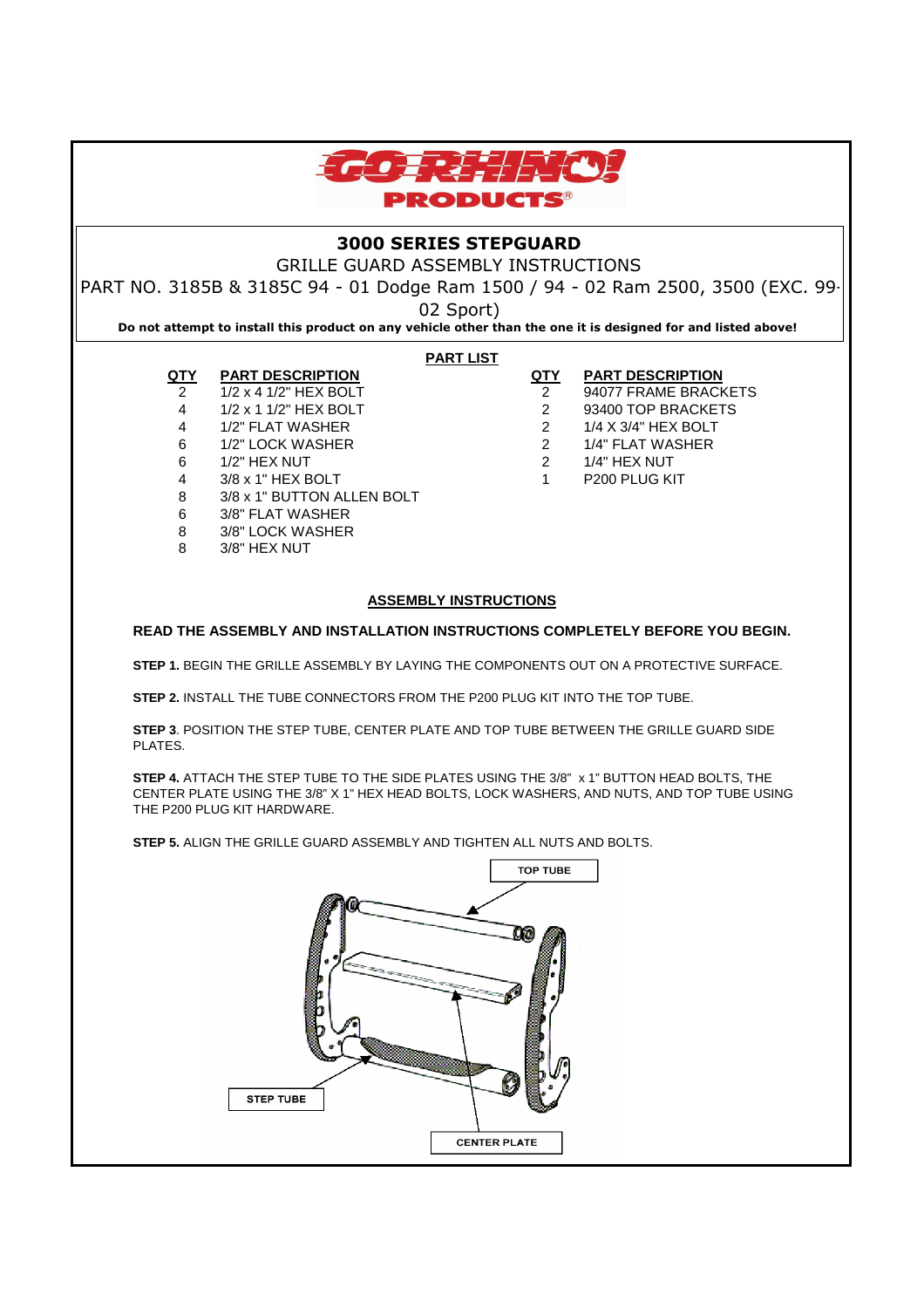#### **INSTALLATION INSTRUCTIONS**

NOTE: FRONT SPOILER MUST BE MODIFIED TO INSTALL GRILLE GUARD.

**STEP 1.** USING ONE OF THE 1/2 x 4 1/2" HEX BOLTS AND 5/8" HEX NUTS, SLIDE THE HEX NUT OVER THE SHANK OF THE BOLT. POSITION THE ASSEMBLED NUT AND BOLT (THREADED END FIRST) UP THROUGH OPENING IN BOTTOM OF THE FRONT CROSSMEMBER AND SLIDE THROUGH OBROUND HOLES IN SIDE OF FRAME RAIL AS SHOWN IN DIAGRAM "A". NOTE: 94-96 MODELS DO NOT HAVE THE BOXED FRONT CROSSSMEMBER.

**STEP 2.** REMOVE THE TWO HEX NUTS AND FLANGE BOLT ASSEMBLY THAT SECURE THE BUMPER BRACKET TO THE INSIDE OF THE FRAME RAIL. POSITION THE FLANGE BOLT ASSEMBLY FROM INSIDE OF THE FRAME RAIL WITH THREADS FACING OUTWARDS.

**STEP 3**. POSITION ONE OF THE 94077 FRAME BRACKETS ON THE OUT SIDE OF THE FRAME OVER THE LOWER FLANGE BOLT AND 1/2 x 4 1/2" HEX BOLT AS SHOWN IN DIAGRAM "A". SECURE USING FLANGE BOLT NUTS AND 1/2" HEX NUT AND LOCK WASHERS. DO NOT TIGHTEN.

**STEP 4.** REPEAT THE ABOVE STEPS FOR THE PASSENGER SIDE.

**STEP 5.** REMOVE THE LICENSE PLATE AND PLASTIC MOUNTING BRACKET FROM FRONT BUMPER. USING THE BOTTOM HOLES IN THE LICENSE PLATE, ATTACH THE LICENSE PLATE TO THE FACTORY BRACKET TOP MOUNTING POINTS ON FACE OF METAL BUMPER. SECURE USING 1/4 x 3/4" HEX BOLTS, FLAT WASHERS AND HEX NUTS SUPPLIED.

**STEP 6.** MEASURE OVER APPROXIMATELY 17 1/2" AND 18" FROM CENTER OF THE FRONT SPOILER ON BOTH SIDES AND SCRIBE VERTICAL LINES. MEASURE INTERSECTING LINES APPROXIMATELY 3/4" AND 3 3/4" UP FROM BOTTOM EDGE OF THE SPOILER SECTION BETWEEN THE LINES. NOTE: VERIFY MEASUREMENTS BEFORE CUTTING.

**STEP 7.** PLACE THE LOWER LEGS OF GRILLE TROUGH SLOTS CUT OUT IN SPOILER AND ATTACH TO THE INSIDE OF THE FRAME BRACKETS USING 1/2 X 1 1/2" HEX BOLTS, FLAT WASHERS, LOCK WASHERS AND HEX NUTS. DO NOT TIGHTEN.

**STEP 8.** USING THE 1/2" HOLES IN CENTER PLATE, ATTACH THE SHORT END OF THE 93400 BRACKETS TO THE UNDERSIDE OF THE CENTER PLATE WITH 3/8 x 1" BUTTON HEAD BOLTS, FLAT WASHERS, LOCK WASHERS AND HEX NUTS SUPPLIED. DO NOT TIGHTEN.

**STEP 9.** ALIGN 93400 BRACKETS WITH TOP OF BUMPER AND DRILL 3/8" HOLES THROUGH BUMPER USING THE HOLES IN BRACKETS AS A GUIDE. ATTACH BRACKETS TO BUMPER USING 3/8 x 1" BUTTON HEAD BOLTS, FLAT WASHERS, LOCK WASHERS AND HEX NUTS. IMPORTANT: OPEN HOOD AND CHECK CLEARANCE BETWEEN GRILLE AND TOP TUBES BEFORE DRILLING.

**STEP 10.** ALIGN GRILLE GUARD WITH FRONT OF VEHICLE AND TIGHTEN ALL NUTS AND BOLTS.